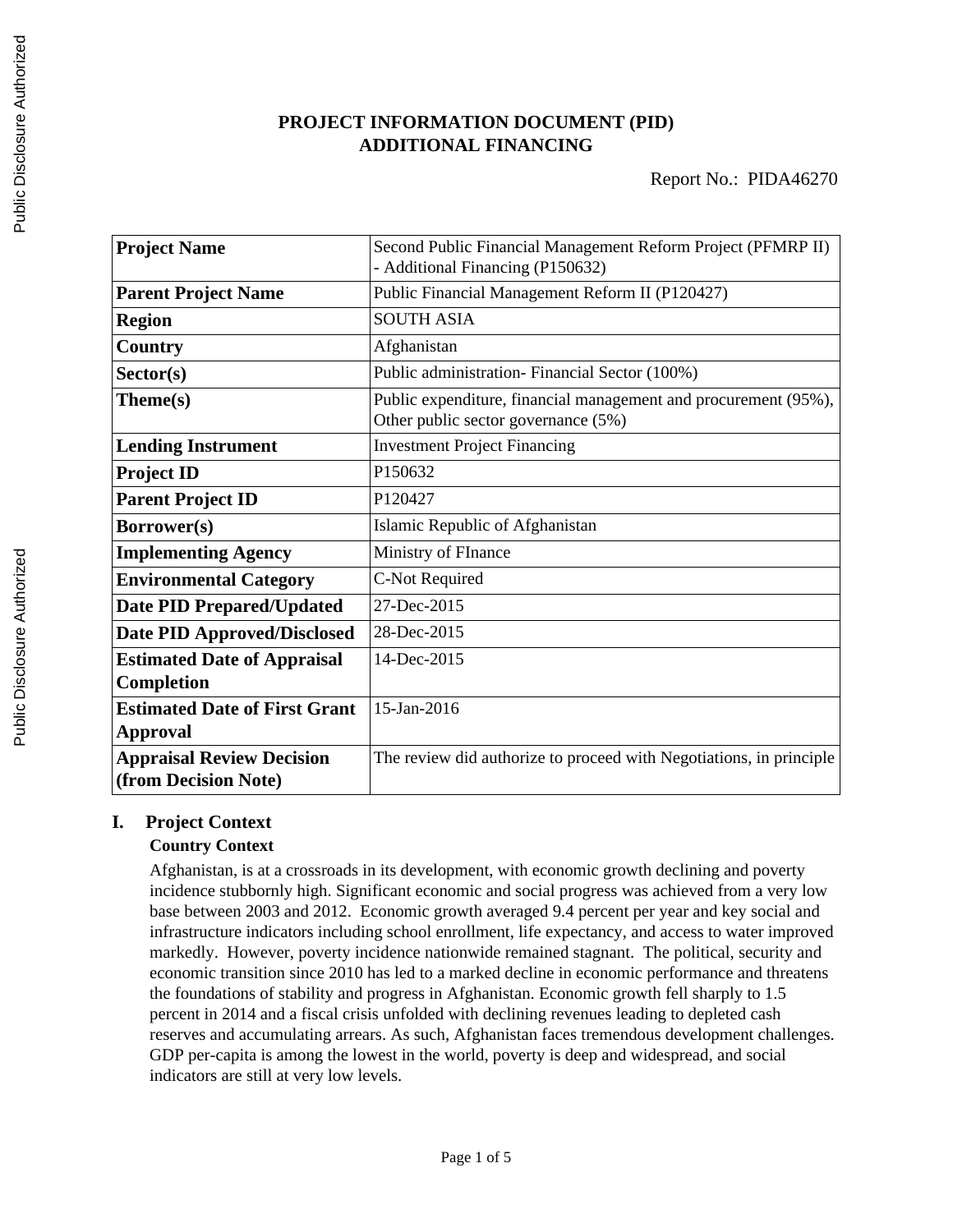#### **Sectoral and institutional Context**

Despite the challenges faced by Afghanistan, with assistance of IDA and other donors, the government has made significant progress in establishing a functioning Public Financial Management (PFM) system under the direction of Ministry of Finance (MOF), whose leadership has been the single, most crucial enabling factor for the implementation of government budgeting. The legal framework underpinning PFM (Public Finance and Expenditure Management Law and Public Procurement Law) has been established and the government's PFM performance is generally portrayed as one which public finances are, by and large, used for their intended purposes as authorized by the budget which is processed with transparency and where the fiscal aggregates are well controlled. Effective PFM remains of key importance to Government, given the overriding current need to prioritize interventions within tight budget constraints. The new government has declared its commitment to address Afghanistan's development challenges, through its paper "Realizing Self Reliance: Commitments to Reforms and Renewed Partnership" presented at the London Conference in December 2014. In this paper, good PFM is recognized as a key building block towards self-reliance and consequently, a new five year PFM strategy is now under development for the period 2016 – 2020. The early outline shows the key PFM priorities of Government on which the new strategy will focus. In the acute aid-dependency environment projected for the mid-term, well performing public financial management (PFM) systems are an indispensable pillar of state operations. It is vital to maintain the momentum of the current good PFM performance during the period in which a new PFM Strategy is being developed.

# **II. Proposed Development Objectives**

## **A. Current Project Development Objectives – Parent**

The proposed PDO is to strengthen public financial management through effective procurement, treasury and audit structures and systems in line with sound financial management standards of monitoring, reporting and control.

#### **B. Proposed Project Development Objectives – Additional Financing (AF)**

To further strengthen the efficiency and effectiveness of Afghanistan's procurement, treasury, and audit systems.

# **III. Project Description**

#### **Component Name**

Procurement Reform

#### **Comments (optional)**

This component will support the National Procurement Authority (NPA), which was created through a Presidential Decree in 2015. The Procurement Policy Unit (PPU), Special Procurement Committee (SPC) and the Afghanistan Reconstruction and Development Services (ARDS) have been merged into the NPA. The NPA is based in the Administrative Office of the President (AOP). The main activities of this component include:

- Capacity building in Line Ministries and Provinces
- Institutional support and sustainable development of public procurement

#### **Component Name**

#### Financial Management Reform

#### **Comments (optional)**

Component 2: Financial Management Reform: This component aims to support high level PFM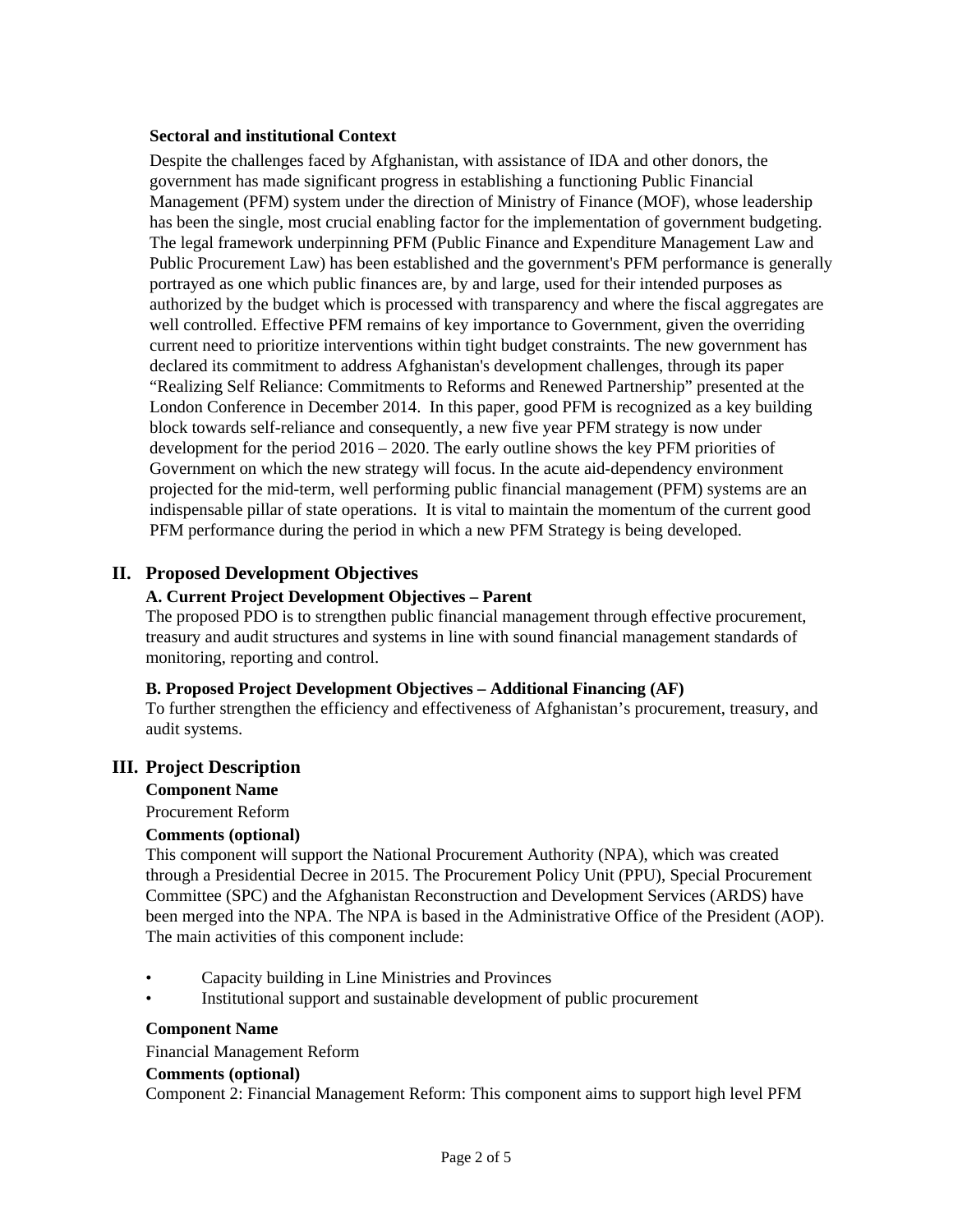performance and build the staff and institutional PFM capacity. The main activities include:

- Treasury operations and systems development
- Human resources capacity development
- Professional accountants organization development

#### **Component Name**

Audit Reform and Performance

#### **Comments (optional)**

Component 3: Audit and Reform Performance: this component focuses on institutional reforms in internal audit and capacity building to improve management oversight. The main activities include:

- Internal audit capacity development
- Internal audit institutional development
- Internal audit information technology development
- Direct audit support grant audits
- Direct audit support line Ministries
- Policy advice to the Auditor General and coordination
- Training support
- Infrastructure support (IT center, databases and officer furnishing)
- Public account committee strengthening
- Preparatory activities for future audit reforms

#### **Component Name**

Reform Management

#### **Comments (optional)**

Component 4: Reform Management: this component focuses on reform within the MoF. Its main activities include;

- Strengthening Monitoring and Evaluation
- Strengthening of MoF Human Resource Management Department
- Project management
- Other institutional strengthening and capacity building activities

#### **Component Name**

Revenue Mobilization

#### **Comments (optional)**

Component 5: Revenue Mobilization: this is a newly added component to the AF-PFMR II, which is the top priority of the new PFM road map. The Government is committed to ambitious targets for tax collections. Therefore, additional support is needed to achieve these targets. The main activities of this component include:

- Maintenance of computerized tax system (SIGTAS)
- The implementation of initiatives such as risk based compliance
- Preparing for VAT
- Establishing the new organizational structure

# **IV. Financing** *(in USD Million)*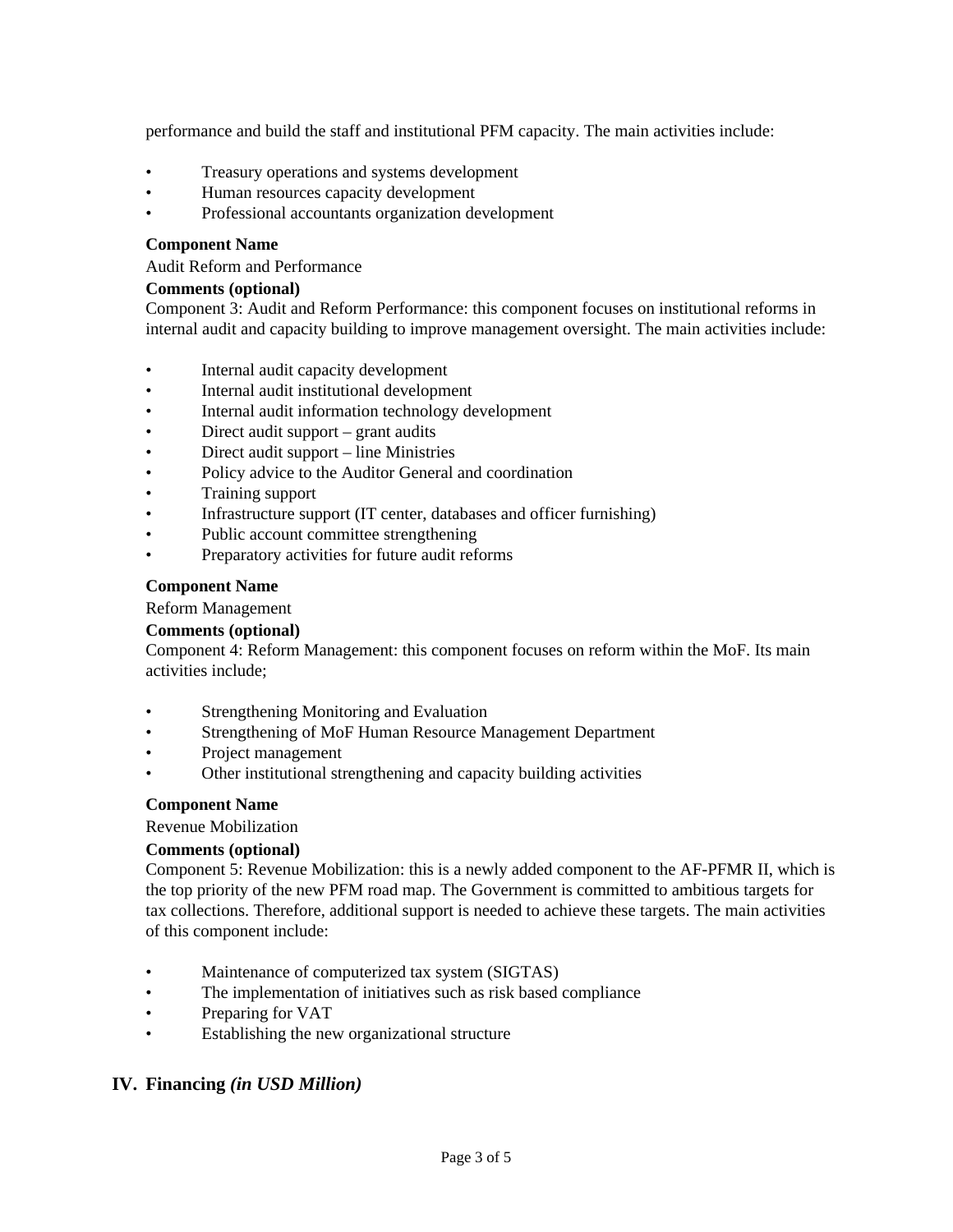| Total Project Cost:                   | 42.00 | Total Bank Financing: 0.00 |       |
|---------------------------------------|-------|----------------------------|-------|
| Financing Gap:                        | 0.00  |                            |       |
| <b>For Loans/Credits/Others</b>       |       | Amount                     |       |
| <b>Borrower</b>                       |       |                            | 0.00  |
| Afghanistan Reconstruction Trust Fund |       |                            | 42.00 |
| Total                                 |       | 42.00                      |       |

# **V. Implementation**

Implementation arrangements of the original project will be maintained under the Additional Financing. Overall responsibility for project implementation is vested in the Ministry of Finance (MOF). The existing implementation arrangements include a Project Steering Committee (PSC) chaired by the MOF consisting of representatives of Treasury, Internal Audit, and the Supreme Audit Organization (SAO). The National Procurement Authority has joined the PSC as the successor organization to Afghanistan Reconstruction and Development Services (ARDS)/ Procurement Policy Unit (PPU). The Afghanistan Revenue Department will also join the PSC given the planned incorporation of a revenue component during the period of additional financing. The Reform Management and Implementation Unit (RIMU) of the Ministry of Finance reports to the PSC and prepares implementation plans, annual budgets, and project reports and monitors and evaluates project results.

The financial management arrangements as designed under the original project are operating satisfactorily, and will continue without any change under the additional financing.

| <b>Safeguard Policies Triggered by the Project</b> | Yes | N <sub>0</sub> |
|----------------------------------------------------|-----|----------------|
| Environmental Assessment OP/BP 4.01                |     | x              |
| Natural Habitats OP/BP 4.04                        |     | x              |
| Forests OP/BP 4.36                                 |     | ×              |
| Pest Management OP 4.09                            |     | ×              |
| Physical Cultural Resources OP/BP 4.11             |     | ×              |
| Indigenous Peoples OP/BP 4.10                      |     | ×              |
| Involuntary Resettlement OP/BP 4.12                |     | ×              |
| Safety of Dams OP/BP 4.37                          |     | ×              |
| Projects on International Waterways OP/BP 7.50     |     | ×              |
| Projects in Disputed Areas OP/BP 7.60              |     | x              |

# **VI. Safeguard Policies (including public consultation)**

# **Comments (optional)**

# **VII. Contact point**

## **World Bank**

|        | Contact: Paul Welton           |
|--------|--------------------------------|
| Title: | Lead Financial Management Spec |
| Tel:   | $5232+3314/$                   |
| Email: | pwelton@worldbank.org          |